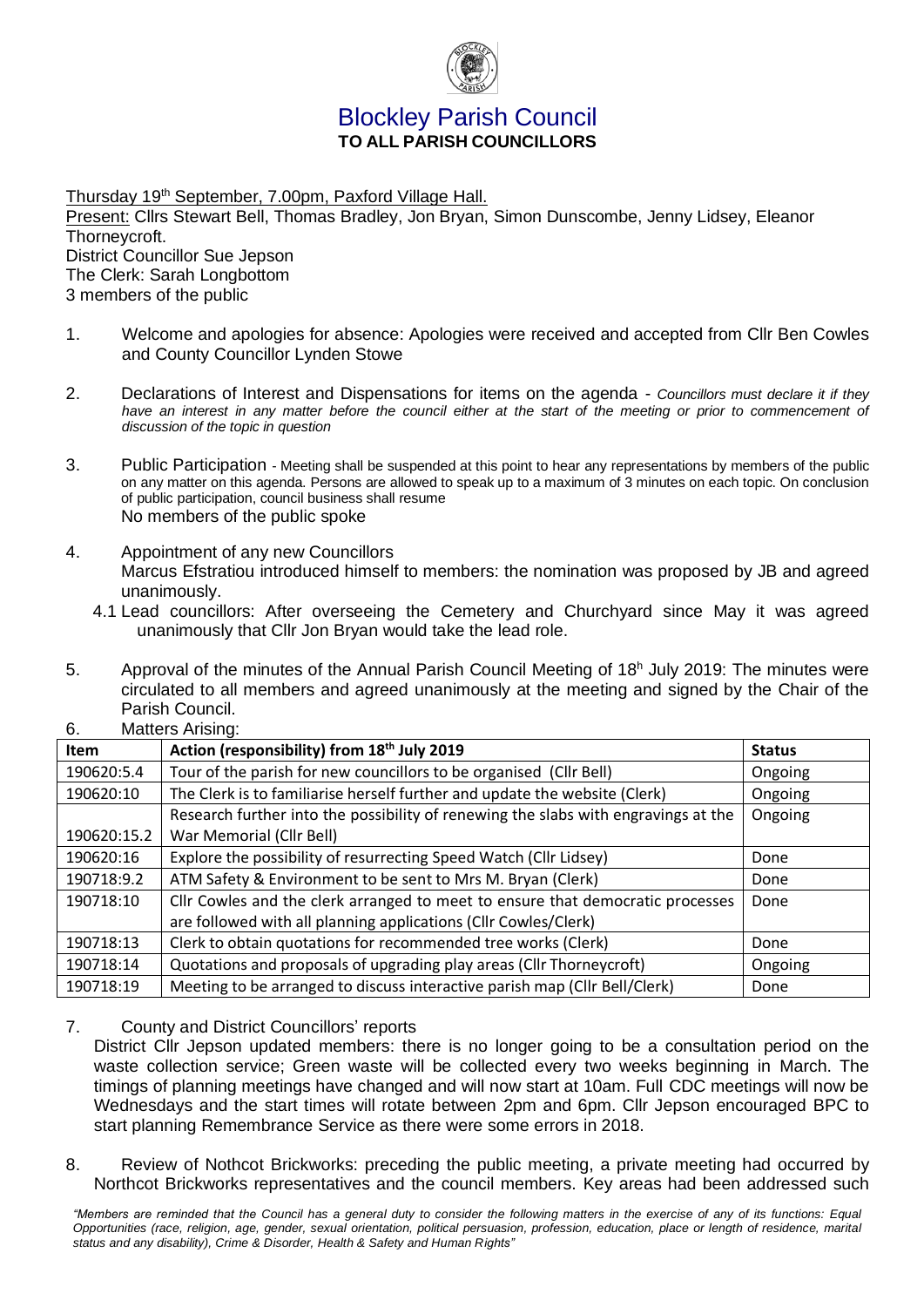as the rested quarry, soundscape, traffic, environmental and ecological factors; the possibility of educational opportunity was also discussed. It was agreed that the presentation was professional and thorough, and it would be interesting to hear the views of the public the following day at the public consultation of which council members would attend throughout the day. There was a suggestion from a councillor that the site could be an educational asset to local schools whether it be archeologically or geographically.

9. Finance:

9.1 Finance Report for Jul 16th - September 16th 2019 The Finance report was circulated to all members prior to the meeting: Current Account Balance: £121,214.80 Instant Access Account Balance: £99,500.00 Total £220,714.80

Councillors unanimously approved the account balances and bank reconciliation.

It was noted that there are some areas of underspent budget and that lead councillors need to review their areas and report any areas where maintenance is required. It was also noted that members have received praise for the upkeep and maintenance of the parish.

- 9.2 AGAR update it was reported that a report is going to be assigned with the certificate, it will be sent from PKF Littlejohn by the end of September.
- 9.3 Financial Regulations revision Sept 2019

The revised Financial Regulations were circulated by the RFO and lead Finance Cllr, SD. After due consideration, the councillors unanimously approved the Financial Regulations without any revision.

- 9.4 Review of Expenditure from Jul 16th September 16th 2019, note no meeting in August. See Appendix 1.
- 10. St Georges Hall update on the legal position

Immediately prior to the meeting Mr Raymond Mayo had tendered his notice of resignation as Maintenance Officer at St Georges Hall. It was agreed that the Clerk would speak to Mr Mayo and ask for him to reconsider his position. It was agreed by members that his knowledge of the hall is valuable and that he is a reliable employee.

During the PC meeting the resignations of Mrs Margaret Bryan and Mr Kevan Lambert from their positions on the St George's Hall Management Committee were received via email. Councillors remarked that if the hall is a charity then the resignations should be directed to the Charity Commission. All councillors agreed that this made the situation far more straightforward as three members of BPC would reside on the Management Committee as determined by the covenant; BPC appoint three councillors to the management committee. TB, SD and JL were agreed unanimously to be the council representatives and will report back in November to the council as Trustees of the hall.

It was agreed that there have been failing from the previous management committee and that some urgent work is required with the legal requirements of the hall and with the relationship with the biggest tenant, Blockley Primary School. The Chair thanked the councillors for being prepared to involve themselves with an element of the community which has a great value to many stakeholders.

In addition, a motion was proposed to nominate TB as the Chair of the Management Committee, it was seconded and voted for unanimously.

### 11. Play areas:

### 11.1 Update by Cllr Eleanor Thorneycroft

It was reported that ET is working with BC to finalise a proposed budget for restoration and some replacement to the play areas in Draycott, Blockley and Aston Magna. Three quotations for play equipment have been sought and were circulated to the councillors prior to the meeting. There was an objection from a councillor to the amount of spend that has been assigned to the Draycott play area. As it was understood that the work would not happen until the Spring it was decided that further research would be obtained and presented to councillors in October. A councillor suggested the consideration of a public consultation at each of the three sites. The current proposal is to replace equipment rather than redesign the play areas.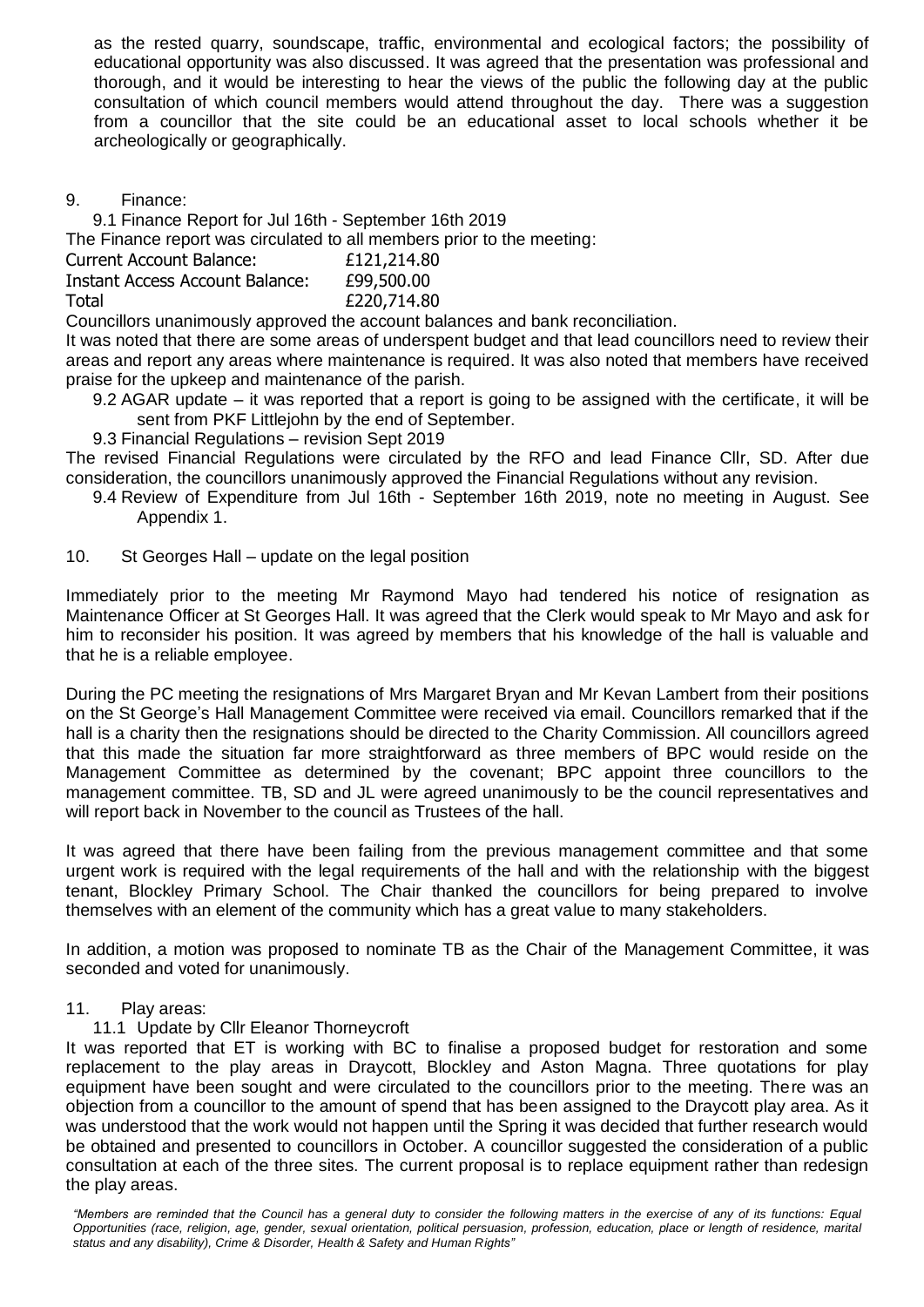The condition of the equipment at Draycott was regarded as unfit, it was agreed unanimously that a spend of £5,000 could be assigned to play equipment in Draycott. Councillor Bryan agreed to review the toddler unit to see if an interim of repair works could be conducted. He believes that under spending now is a false economy and that further investment will be required earlier if there is not adequate and proportional initial investment. Further research and discussions are to be arranged and Cllr Thorneycroft will update councillors in October.

### 11.2 Community Grant update:

Following item 11.1 it was felt that the community grant could not be submitted until there was a decision on the spend for each of the three play areas. Cllr Cowles, who has been leading the grant application, was absent from the meeting. To be reviewed in October.

# 12. Planning: Review of recent planning applications

The current applications were circulated in advance of the meeting. It was reported that the Clerk and BC will circulate the applications the 1<sup>st</sup> and 3<sup>rd</sup> Wednesday of the month. This will ensure that all councillors can review and comment on applications. The Clerk reminded councillors that responses must be provided by all council members as the elected members of the parish.

The works at Wallands Barn was notified to the District Councillor and concern from some councillors was given.

# 13. Burials/Cemetery:

13.1 Tree stump removal

It was reported by Cllr Bryan that the works is complete an the lower right side of the lower cemetery is tidied with new grass seed sown.

13.2 Further maintenance works to be considered

Cllr Bryan had circulated quotations for works prior to the meeting. It was agreed unanimously that the following work would be conducted in the cemetery:

- Ash tree removal £395
- Holly bushes £190
- Hedge cut back £1440
- Top right corner of lower cemetery £370
- Lift canopy of conifer £465
- Remove brash £95 Total £2,955

Quotations had also been received for the lower cemetery path which is to be funded from the Section 106 funds. The members agreed unanimously to approve the lower quote on the ground of less cost and the excellent work that Thomas Fox Landscaping had provided to BPC since April 2019. Approval was qranted for  $£2.825.00 + VAT$ .

14. Youth: Monthly CMAS report by Cllr Jenny Lidsey

An overview of the Youth Club provision by CMAS was given and the councillors were advised of the new times: 8-13 year olds 5:30pm-7pm, 13 years plus 7pm-8:30pm.

15. Clerk's update and correspondence

Probationary period complete, contract of employment to be amended according to the findings of the Personnel committee.

Quotations for roof repairs:

- Draycott bus shelter, severe damage to the roof posing a hazard,
- cemetery lychgate, loose tiles posing a danger,
- bus shelter on St Georges Terrace loose tiles on the posing a danger

The total cost of works £1,210 + VAT, all councillors agreed unanimously for the works to be conducted

Councillor Thorneycroft has informed the Clerk that the gym '360' have offered to do a weekly outreach session with the over 60's. Councillors agreed this was a good prospect and ET is to arrange it.